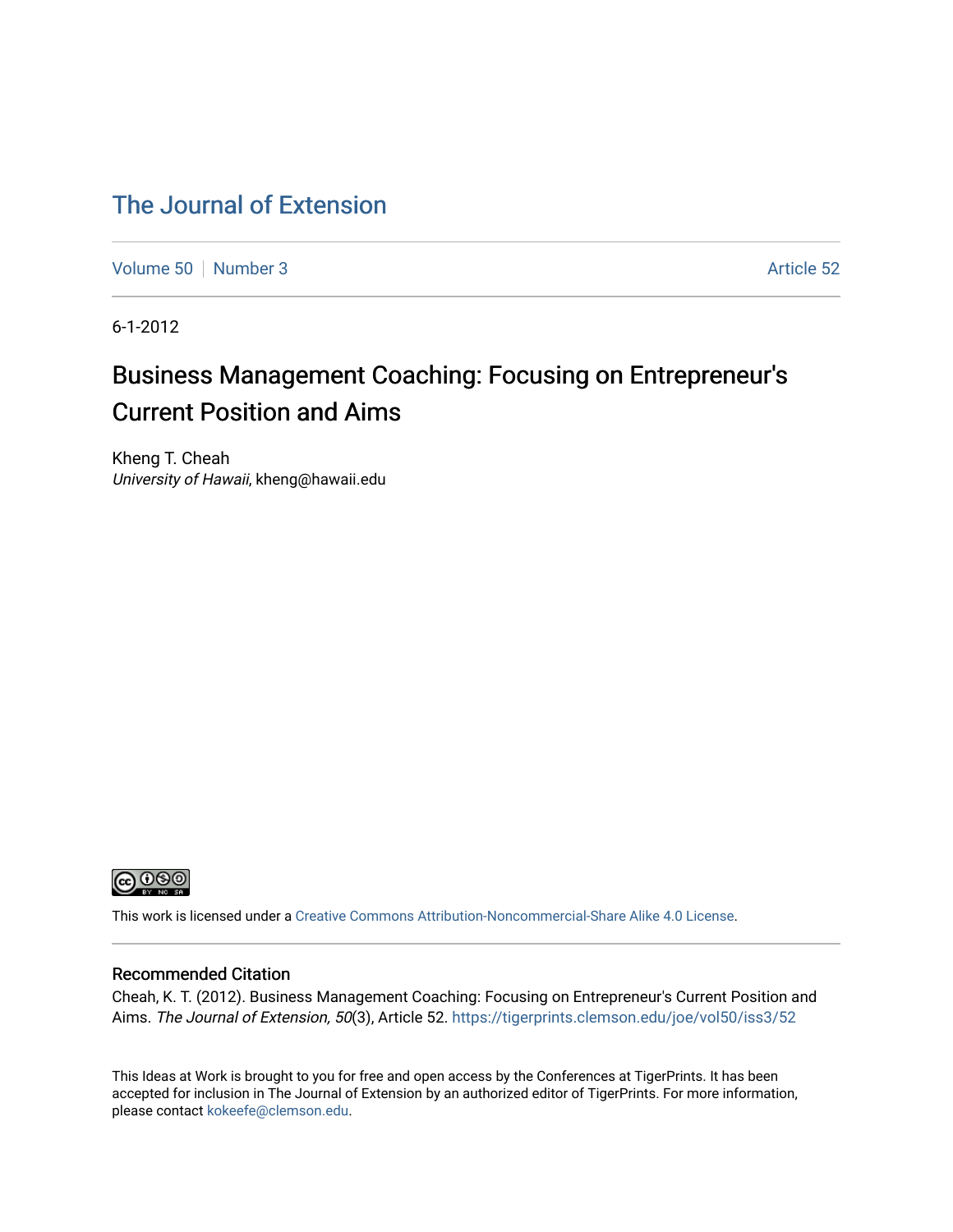

**June 2012 Volume 50 Number 3 Article Number 3IAW6**

[Return to Current Issue](http://www.joe.org/joe/2012june/)

# **Business Management Coaching: Focusing on Entrepreneur's Current Position and Aims**

**Kheng T. Cheah** Associate Specialist University of Hawaii Honolulu, Hawaii [kheng@hawaii.edu](mailto:kheng@hawaii.edu)

*Abstract: One-to-one business coaching over 6 months was provided to nine clients in Hawaii to help them acquire business transition skills. The STARS model was used to determine the individual business situation and to explore suitable leadership strategies to move forward. Systematically, each client developed a business model, business strategies, a marketing plan, and financial and production plans. Follow-up evaluations 6 months after coaching showed positive effects on the clients. Clients became more aware of their business situations and were able to apply appropriate strategies to increase their chances of success.*

## **Introduction**

Extension programs have been used to educate small business owners using management approaches and coaching (e.g., Cropper, 1998; Kutilek & Earnest, 2001; Muske & Stanforth, 2000). Business coaching involves building rapport, listening, and facilitating understanding of implicit and explicit perceptions about roles, aims, and motivations. The role of the business coach is to be a change agent (see Egan, 1998) by educating and increasing awareness through exercises illustrating business management principles. One-to-one coaching was provided to eight aspiring entrepreneurs in Hilo and one in Honolulu, Hawaii. Coaching sessions were 6 to 8 hours long, once a month, over a minimum period of 6 months. Coaching was provided individually or in small groups of two to three clients and structured in phases with customized exercises. The author is also a Certified Hudson Institute Coach.

## **Business Coaching Sessions**

#### **Preparation**

During the intake session, the STARS model (Watkins, 2003; 2009) was introduced to explore the client's main focus of interest. The STARS model provides a perspective on business evolution and development that identifies five business situations: start-up, accelerated growth, turnaround, realignment, and sustaining-success (Figure 1). Business owners identified the state of their business and were introduced to principles that facilitate their likelihood of long-term success. Five out of nine clients were interested in start-up situations, and four were facing business difficulties and wanted to focus on turning around their businesses.

#### **Figure 1.**

STARS Model—Used to Help Clients Navigate Business Development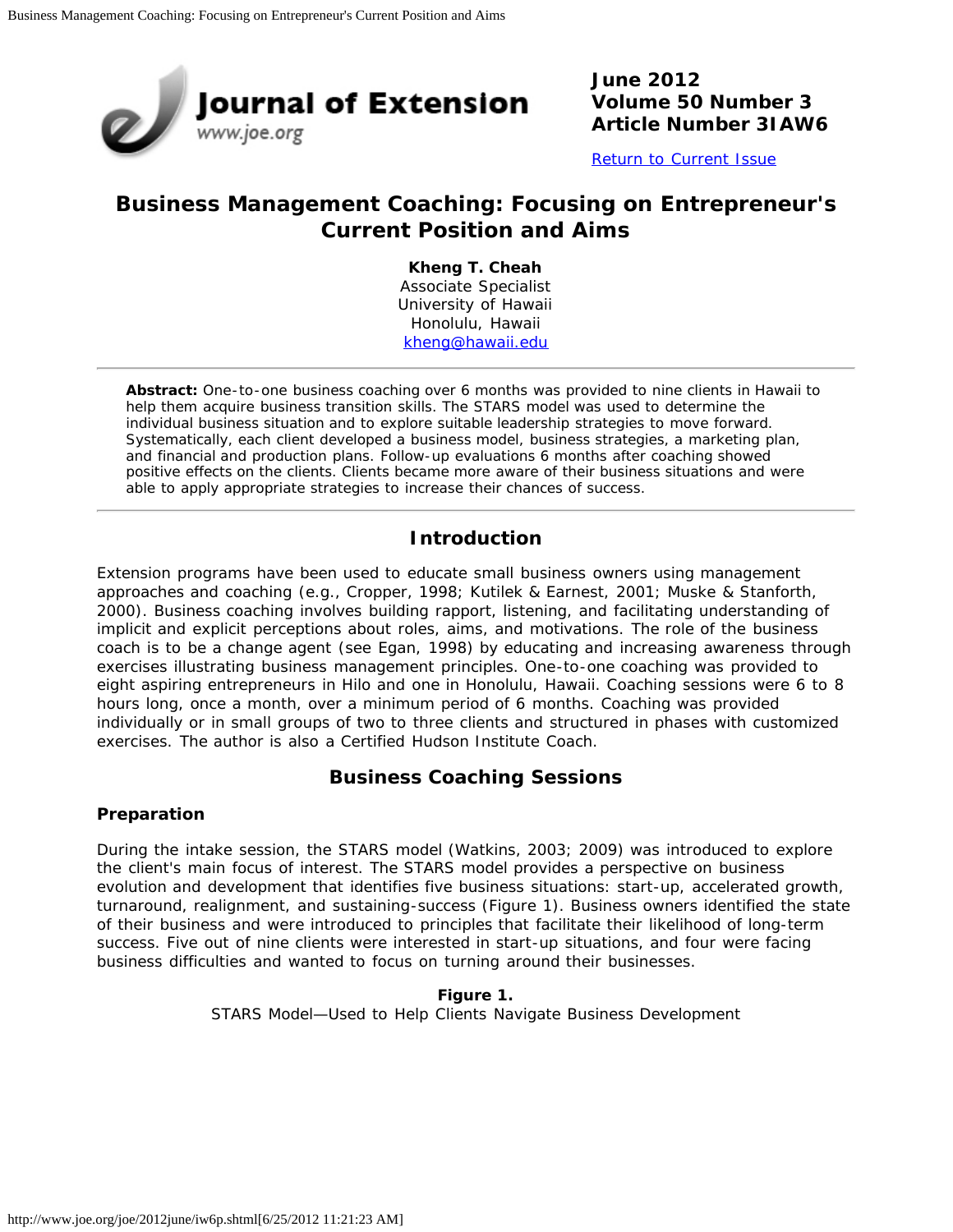

#### **Business Model**

An aim was to assist clients in clarification and refinement of their business model to generate revenue and profits. Clients evaluated two to three business ideas by applying simple criteria (Entrepreneur Press & Debelak, 2006):

- Likelihood of repeat customers.
- Easy to sell.
- Long-term need.

To get a realistic perspective on the feasibility of their business model, they compared it to an ideal existing business. The process was repeated until all three criteria were met. Clients learned that their chances of business success can be improved by exploring alternative business models or generating innovative ideas. Awareness of possible outcomes was increased by visualizing best, worst, and likely scenarios for their business model.

#### **Business Strategies**

Clients drafted a vision statement to capture the passion of their business idea. Once a vision was defined, commonly used business strategies were introduced for clients to select one to two strategies appropriate to their business such as (a) be different (e.g., Godin, 2002a), (b) create your own market space (e.g., Kim & Mauborgne, 2005), (c) market success through knowledge (e.g., Moskowitz & Gofman, 2007), and (d) become a market leader (e.g., Slater, 2002).

#### **Marketing Plan**

Three basic areas were developed: defining a target market, selecting appropriate marketing strategies, and evaluating marketing deployment options. Target market was clarified in terms of demographics and income groups. Four marketing strategies were introduced for clients to select one to two strategies appropriate to their business model and target market: (a) momentum effect (Larreche, 2008), (b) made to stick (Heath & Heath, 2007), (c) customer experience management (Schmitt, 2003), and (d) survival is not enough (Godin, 2002b).

To minimize the use of resources and maximize marketing impact, the concept of "guerrilla" marketing (Levinson, 2007) for marketing deployment was introduced. Clients practiced by selecting two to three deployment options and creating a marketing calendar to implement them over a year.

#### **Financial Plan**

Another aim was to assist clients in clarification of long-term financial goals, development of a three-year financial projection plan, and calculation of monthly expenses and revenues, break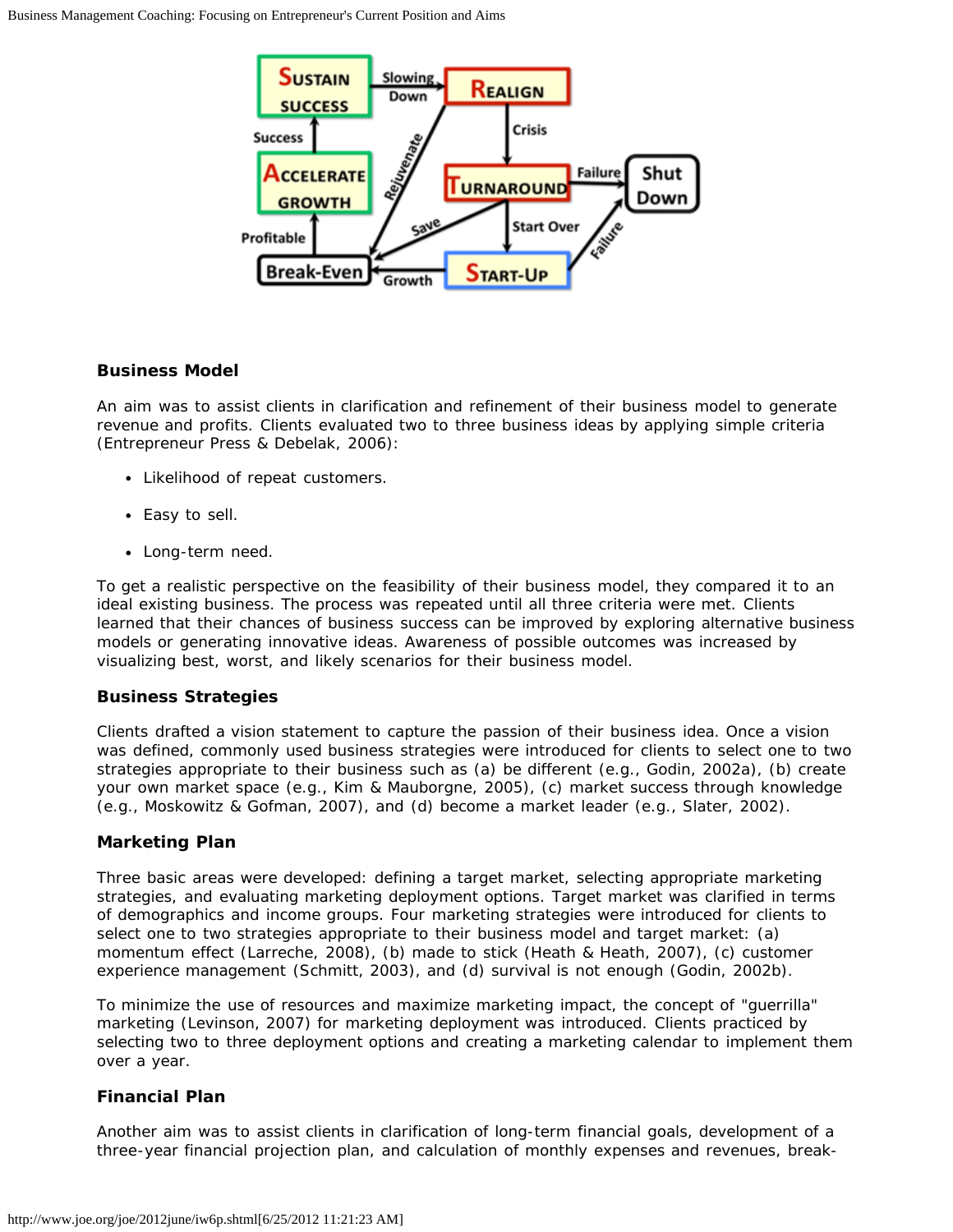even point, and a desired profit margin. This module proved to be most difficult for clients due to lack of specific data for markets and products, and the need to review basic accounting and financial concepts.

#### **Production Plan**

Based on financials goals, three sets of production plans were designed:

- Small scale to test market acceptance.
- Pilot plan to assess technical feasibility and realistic production costs.
- Commercial production plan.

Fine-tuning of production techniques, availability of in-home expertise, and other bottlenecks gave clients a critical perspective of their production capability, production technology gaps, and difficulties in achieving product quality.

#### **Business Plan**

Clients were asked to present their overall business plan. Remaining questions related to all previous sessions were handled. Feedback provided by clients about the coaching process showed positive impacts, such as "business management coaching has helped me to become more optimistic to start to develop my business," "coaching has helped me to understand what it takes to run a business," and "we had a very educational and enjoyable time."

## **Follow-Up Evaluation**

Six months after the last session, an evaluation was made to determine the impact of coaching on the business progress of the clients. There were five clients interested in the start-up business situation. One client revised his business model after testing four new vegetable products. He was planning to continue testing three more vegetables until finding a profitable niche. Two other coaching clients formed a partnership and started a small pig farm. Their business had grown from six piglets to 24 pigs and had plans to start their own piglet production. The remaining two clients decided to delay their startup and retain jobs as a way to generate startup funding.

There were four clients interested in turning around their businesses. One client reported being able to reach a break-even point and intended to focus on making a profit. Two other clients working together reported the same outcome and were focusing on decreasing expenses while increasing sales and profit. The remaining client did not reach a break-even point, but realized a significant gap in technical expertise and has been focusing on hiring an in-house production manager to resolve this issue.

#### **Conclusion**

Business management coaching has shown positive effects on existing and potential entrepreneurs through the process of education, awareness, and support that increases their likelihood of business success. In this Extension project, coaching helped clients to become aware of the need for systematic planning and periodic review of their business plan, especially during the start-up and turnaround phases of business development. Because coaching was effective, the next phase is to reduce the cost of delivery by employing larger group coaching.

#### **Acknowledgments**

The author thanks Dr. H.C. "Skip" Bittenbender for reviewing early drafts of this manuscrip, and Dr. G. Pacheco for his help in the preparation of this manuscript.

#### **References**

Cropper, R. J. (1998). A management approach to county extension programs. *Journal of Extension* [On-line], 36(6) Article 6IAW3. Available at: